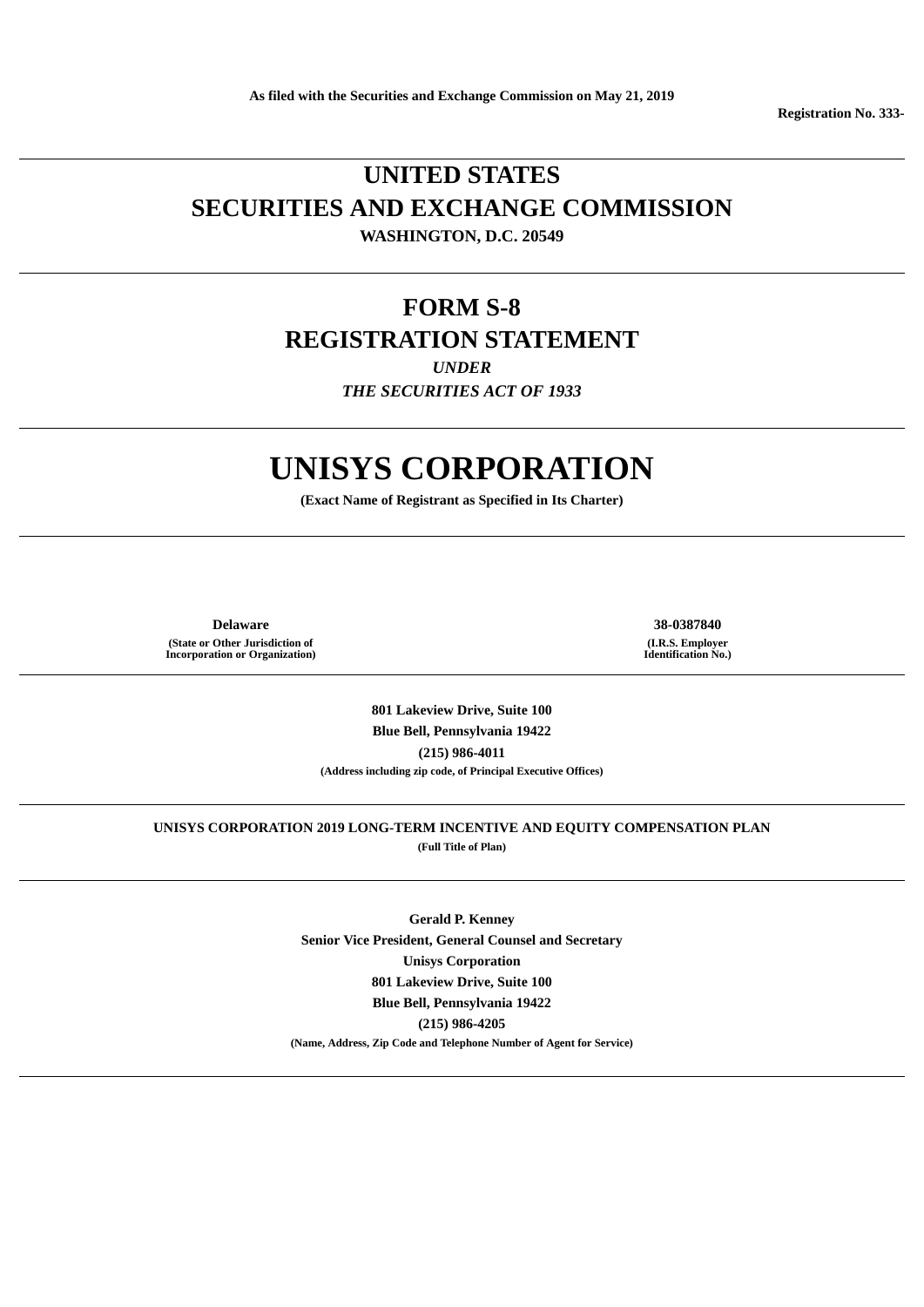#### *Copy to:*

# **Michael Friedman, Esq. Pepper Hamilton LLP 3000 Two Logan Square Philadelphia, PA 19103 (215) 981-4563**

Indicate by check mark whether the registrant is a large accelerated filer, an accelerated filer, a non-accelerated filer, a smaller reporting company, or an emerging growth company. See the definitions of "large accelerated filer," "accelerated filer," "smaller reporting company," and "emerging growth company" in Rule 12b-2 of the Exchange Act.

Large accelerated filer □  $□$ Non-accelerated filer <del>□</del> Emerging growth company  $\Box$ 

If an emerging growth company, indicate by check mark if the registrant has elected not to use the extended transition period for complying with any new or revised financial accounting standards provided pursuant to Section 7(a)(2)(B) of the Securities Act.  $\Box$ 

# **CALCULATION OF REGISTRATION FEE**

| <b>Title of Securities</b><br>to be Registered (1) | Amount<br>to be<br><b>Registered</b> (1) | Proposed<br>Maximum<br><b>Offering Price</b><br>Per Share (2) | Proposed<br>Maximum<br>Aggregate<br><b>Offering Price (2)</b> | Amount of<br><b>Registration Fee (3)</b> |
|----------------------------------------------------|------------------------------------------|---------------------------------------------------------------|---------------------------------------------------------------|------------------------------------------|
| Common Stock, \$.01 par value per share            | 9,039,345                                | \$9.795                                                       | \$88,540,384.28                                               | \$10,731.09                              |

- (1) This registration statement (this "Registration Statement") covers shares of common stock, \$.01 par value per share (the "Common Stock"), of Unisys Corporation (the "Company"), which are issuable pursuant to the Unisys Corporation 2019 Long-Term Incentive and Equity Compensation Plan (the "2019 Plan"), including (i) 1,855,934 shares of Common Stock remaining available for issuance under the Company's 2016 Long-Term Incentive and Equity Compensation Plan (the "2016 Plan") immediately prior to the 2019 Plan effective date, (ii) up to 3,045,303 shares of Common Stock with respect to grants under the 2016 Plan that terminate, expire, or are canceled, forfeited, exchanged, or surrendered without having been exercised, vested or paid on or after the 2019 Plan effective date, (iii) up to 377,323 shares of Common Stock with respect to grants under the Company's 2010 Long-Term Incentive and Equity Compensation Plan that terminate, expire, or are canceled, forfeited, exchanged, or surrendered without having been exercised, vested or paid on or after the 2019 Plan effective date, and (iv) up to 260,785 shares of Common Stock with respect to grants under the Company's 2003 Long-Term Incentive and Equity Compensation Plan that terminate, expire, or are canceled, forfeited, exchanged, or surrendered without having been exercised, vested or paid on or after the 2019 Plan effective date. In addition, in accordance with Rule 416(a) under the Securities Act of 1933, as amended (the "Securities Act"), this Registration Statement shall be deemed to cover any additional securities that may from time to time be offered or issued to prevent dilution resulting from stock splits, stock dividends, recapitalization or similar transactions in accordance with the anti-dilution provisions of the 2019 Plan.
- (2) Estimated solely for the purpose of calculating the registration fee in accordance with Rule 457(c) and Rule 457(h) under the Securities Act, and based upon the average of high and low prices for Common Stock as reported on the New York Stock Exchange on May 15, 2019.
- (3) Calculated pursuant to Section 6(b) as follows: proposed maximum aggregate offering price multiplied by 0.0001212.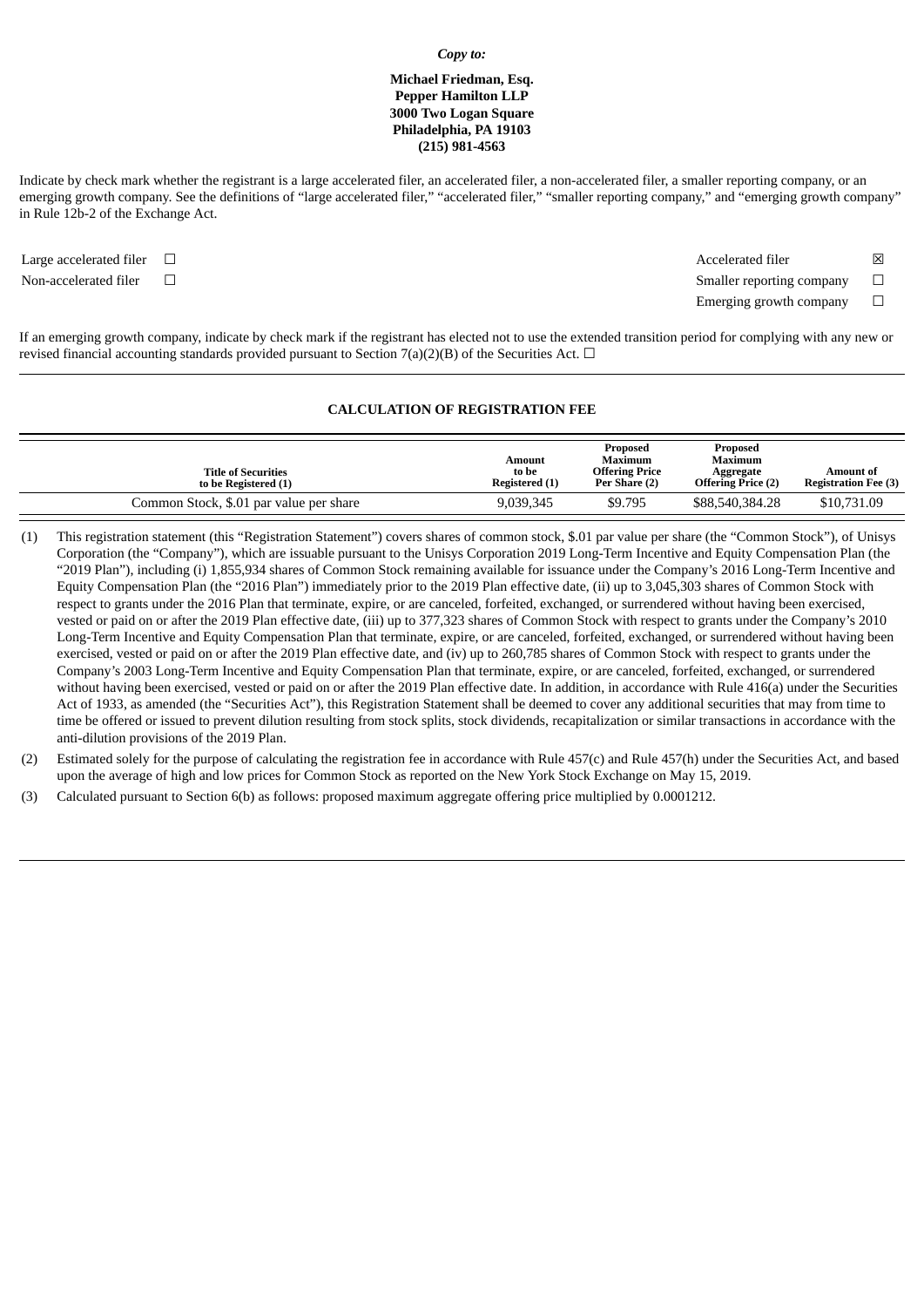# **PART I INFORMATION REQUIRED IN THE SECTION 10(a) PROSPECTUS**

#### **Item 1. Plan Information.\***

# **Item 2. Registrant Information and Employee Plan Annual Information.\***

\* Information required by Part I to be contained in the Section 10(a) prospectuses is omitted from this registration statement (this "Registration Statement") in accordance with Rule 428 under the Securities Act of 1933, as amended (the "Securities Act") and the Note to Part I of Form S-8.

# **PART II INFORMATION REQUIRED IN THE REGISTRATION STATEMENT**

#### **Item 3. Incorporation of Documents by Reference.**

The following documents filed by Unisys Corporation (the "Company") with the Securities and Exchange Commission (the "SEC") are incorporated by reference into this Registration Statement:

- (a) The Company's Annual Report on Form 10-K for the year ended December 31, 2018 (including information specifically incorporated by reference into the Annual Report on Form 10-K from our Definitive Proxy Statement on Schedule 14A for the 2019 Annual Meeting of Stockholders);
- (b) The Company's Quarterly Report on Form 10-Q for the quarterly period ended March 31, 2019;
- (c) The Company's Current Reports on Form 8-K filed with the SEC on April 10, 2019 and May 15, 2019;
- (d) The description of the Company's common stock, \$.01 par value per share (the "Common Stock") contained in the registration statement of Burroughs Corporation on Form 8-B filed on May 29, 1984, as amended on Form 8 filed on May 7, 1991.

All reports and other documents subsequently filed by the Company pursuant to Sections 13(a), 13(c), 14 and 15(d) of the Securities Exchange Act of 1934, as amended (the "Exchange Act"), prior to the filing of a post-effective amendment that indicates that all securities offered have been sold or that deregisters all securities then remaining unsold, shall be deemed to be incorporated by reference to this Registration Statement and to be a part hereof from the date of the filing of such reports and documents. Unless expressly incorporated into this Registration Statement, a report furnished but not filed on Form 8-K shall not be incorporated by reference into this Registration Statement to the extent furnished but not filed.

Any statement contained herein or in a document all or a portion of which is incorporated or deemed to be incorporated by reference herein shall be deemed to be modified or superseded for purposes of this Registration Statement to the extent that a statement contained herein or in any other subsequently filed document that also is or is deemed to be incorporated by reference herein modifies or supersedes such statement. Any such statement so modified or superseded shall not be deemed, except as so modified or superseded, to constitute a part of this Registration Statement.

# **Item 4. Description of Securities.**

Not applicable.

#### **Item 5. Interests of Named Experts and Counsel.**

The validity of the shares of the Company's Common Stock offered hereby has been passed upon by John M. Armbruster, the Company's Associate General Counsel. Mr. Armbruster is eligible to receive awards under the 2019 Plan.

### **Item 6. Indemnification of Directors and Officers.**

Section 145 of the Delaware General Corporation Law (the "DGCL") provides, among other things: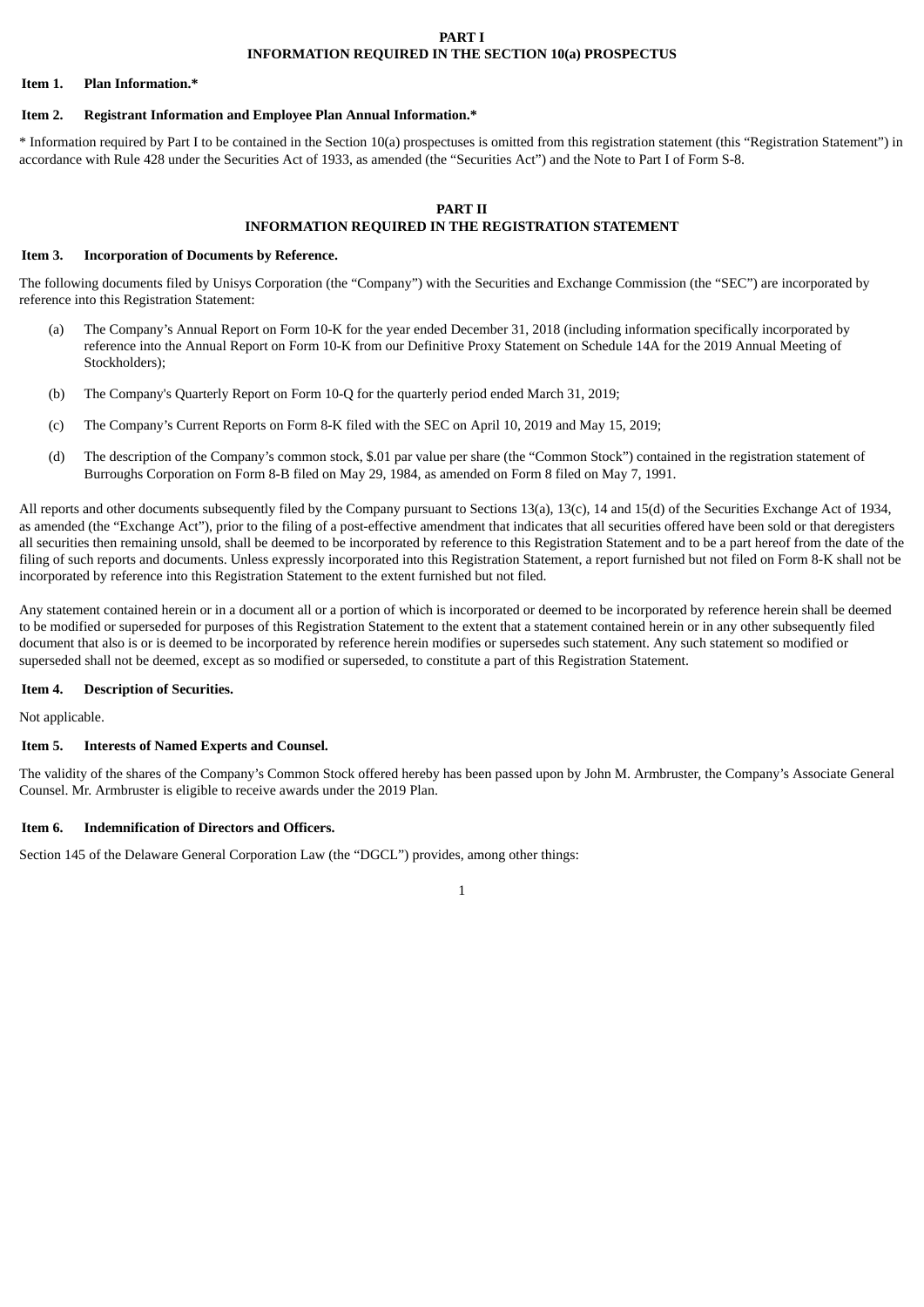- for permissive indemnification for expenses, judgments, fines and amounts paid in settlement actually and reasonably incurred by designated persons, including directors and officers of a corporation, in the event such persons are parties to litigation other than stockholder derivative actions if certain conditions are met;
- for permissive indemnification for expenses actually and reasonably incurred by designated persons, including directors and officers of a corporation, in the event such persons are parties to stockholder derivative actions if certain conditions are met;
- for mandatory indemnification for expenses actually and reasonably incurred by designated persons, including directors and officers of a corporation, in the event such persons are successful on the merits or otherwise in litigation covered by the two preceding bullet points; and
- that the indemnification provided for by Section 145 shall not be deemed exclusive of any other rights which may be provided under any by-law, agreement, stockholder or disinterested director vote, or otherwise.

The Company's Restated Certificate of Incorporation, as amended (the "Certificate of Incorporation") provides that a director of the Company shall not be personally liable to the Company or its stockholders for monetary damages for breach of fiduciary duty as a director except for liability (i) for any breach of the director's duty of loyalty to the Company or its stockholders, (ii) for acts or omissions not in good faith or which involve intentional misconduct or a knowing violation of law, (iii) for paying a dividend or approving a stock repurchase in violation of Section 174 of the DGCL or (iv) for any transaction from which the director derived an improper personal benefit.

The Certificate of Incorporation also provides that each person who was or is made a party to, or is involved in, any action, suit or proceeding by reason of the fact that he or she is or was a director or officer of the Company (or was serving at the request of the Company as a director, officer, employee or agent for another entity) shall be indemnified and held harmless by the Company, to the fullest extent authorized by the DGCL, as in effect (or, to the extent indemnification is broadened, as it may be amended) against all expense, liability or loss reasonably incurred by such person in connection therewith. The Certificate of Incorporation further provides that such rights to indemnification are contract rights and shall include the right to be paid by the Company the expenses incurred in defending the proceedings specified above, in advance of their final disposition, provided that, if the DGCL so requires, such payment shall only be made upon delivery to the Company by the indemnified party of an undertaking to repay all amounts so advanced if it shall ultimately be determined that the person receiving such payment is not entitled to be indemnified. Under certain circumstances, persons so indemnified may bring suit against the Company to recover unpaid amounts, and if the suit is successful, the Company shall reimburse the indemnified party for the expense of bringing the suit. The Certificate of Incorporation provides that the right to indemnification and to the advance payment of expenses shall not be exclusive of any other right which any person may have or acquire under any statute, provision of the Certificate of Incorporation or the Company's By-Laws, as amended (the "By-Laws") or otherwise. By resolution effective September 16, 1986, the Board of Directors extended the right to indemnification provided directors and officers by the Certificate of Incorporation to employees of the Company. The Certificate of Incorporation also provides that the Company may maintain insurance, at its expense, to protect itself and any of its directors, officers, employees or agents against any expense, liability or loss, whether or not the Company would have the power to indemnify such person against such expense, liability or loss under the DGCL.

On April 28, 1988, at the Company's 1988 Annual Meeting of Stockholders, the stockholders authorized the Company to enter into indemnification agreements with its directors, and such indemnification agreements have been executed with each of the directors of the Company. The indemnification agreements provide that the Company shall, except in certain situations specified below, indemnify a director against any expense, liability or loss (including attorneys' fees, judgments, fines, ERISA excise taxes or penalties and amounts paid in settlement) incurred by the director in connection with any actual or threatened action, suit or proceeding (including derivative suits) in which the director may be involved as a party or otherwise, by reason of the fact that the director is or was serving in one or more capacities as a director or officer of the Company or, at the request of the Company, as a director, officer, employee or agent of another corporation, partnership, joint venture, trust, employee benefit plan or other entity or enterprise.

The indemnification agreements require indemnification except to the extent (i) payment for any liability is made under an insurance policy provided by the Company, (ii) indemnification is provided by the Company under the Certificate of Incorporation or the By-Laws, the DGCL or otherwise than pursuant to the indemnification agreement, (iii) the liability is based upon or attributable to the director gaining any personal pecuniary profit to which such director is not legally entitled or is determined to result from the director's knowingly fraudulent, dishonest or willful misconduct, (iv) the liability arises

 $\overline{2}$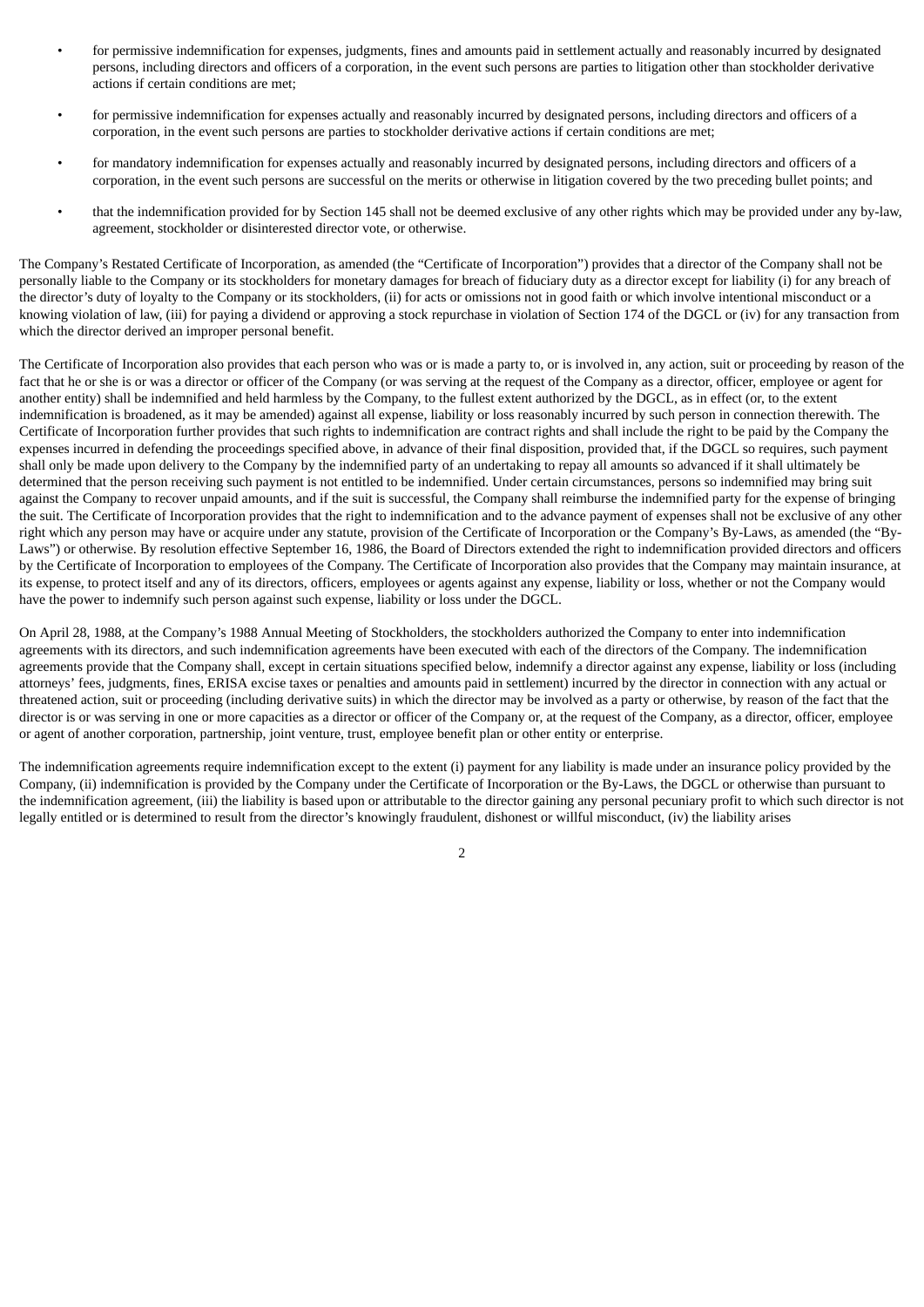out of the violation of certain provisions of the Exchange Act, or (v) indemnification has been determined not to be permitted by applicable law.

The indemnification agreements further provide that, in the event of a Potential Change in Control (as defined therein), the Company shall cause to be maintained any then-existing policies of directors' and officers' liability insurance for a period of six years from the date of a Change in Control (as defined therein) with coverage at least comparable to and in the same amounts as that provided by such policies in effect immediately prior to such Potential Change in Control. In the event of a Potential Change in Control, the indemnification agreements also provide for the establishment by the Company of a trust, for the benefit of each director, upon the written request by the director. The trust shall be funded by the Company in amounts sufficient to satisfy any and all liabilities reasonably anticipated at the time of such request, as agreed upon by the director and the Company.

The indemnification agreements also provide that no legal actions may be brought by or on behalf of the Company, or any affiliate of the Company, against a director after the expiration of two years from the date of accrual of such cause of action, and that any claim or cause of action of the Company or its affiliate shall be extinguished and deemed released unless asserted by the timely filing of a legal action within such two year period. The directors and officers of the Company are insured against certain civil liabilities, including liabilities under federal securities laws, which might be incurred by them in such capacity.

# **Item 7. Exemption From Registration Claimed.**

Not applicable.

#### **Item 8. Exhibits.**

| Exhibit<br>Number    | Description                                                                                                                                                                                                                                         |
|----------------------|-----------------------------------------------------------------------------------------------------------------------------------------------------------------------------------------------------------------------------------------------------|
| 4.1                  | Unisys Corporation 2019 Long-Term Incentive and Equity Compensation Plan, as approved by stockholders (incorporated by reference to<br>Appendix A to the Company's Definitive Proxy Statement on Schedule 14A filed with the SEC on March 29, 2019) |
| 5.1                  | Opinion of John M. Armbruster regarding legality of securities being registered                                                                                                                                                                     |
| 23.1                 | <b>Consent of KPMG LLP</b>                                                                                                                                                                                                                          |
| 23.2                 | Consent of John M. Armbruster (included in Exhibit 5.1)                                                                                                                                                                                             |
| 24.1                 | Power of Attorney (included as part of the Registrant's signature page)                                                                                                                                                                             |
| $\sim$ $\sim$ $\sim$ |                                                                                                                                                                                                                                                     |

### **Item 9. Undertakings**

(a) The undersigned registrant hereby undertakes:

(1) To file, during any period in which offers or sales are being made, a post-effective amendment to this registration statement:

(i) To include any prospectus required by section 10(a)(3) of the Securities Act;

(ii) To reflect in the prospectus any facts or events arising after the effective date of the registration statement (or the most recent post-effective amendment thereof) which, individually or in the aggregate, represent a fundamental change in the information set forth in the registration statement;

(iii) To include any material information with respect to the plan of distribution not previously disclosed in the registration statement or any material change to such information in the registration statement;

*provided, however,* that paragraphs (1)(i) and (1)(ii) do not apply if the information required to be included in a post-effective amendment by those paragraphs is contained in reports filed with or furnished to the Commission by the registrant pursuant to section 13 or section 15(d) of the Exchange Act that are incorporated by reference in this Registration Statement.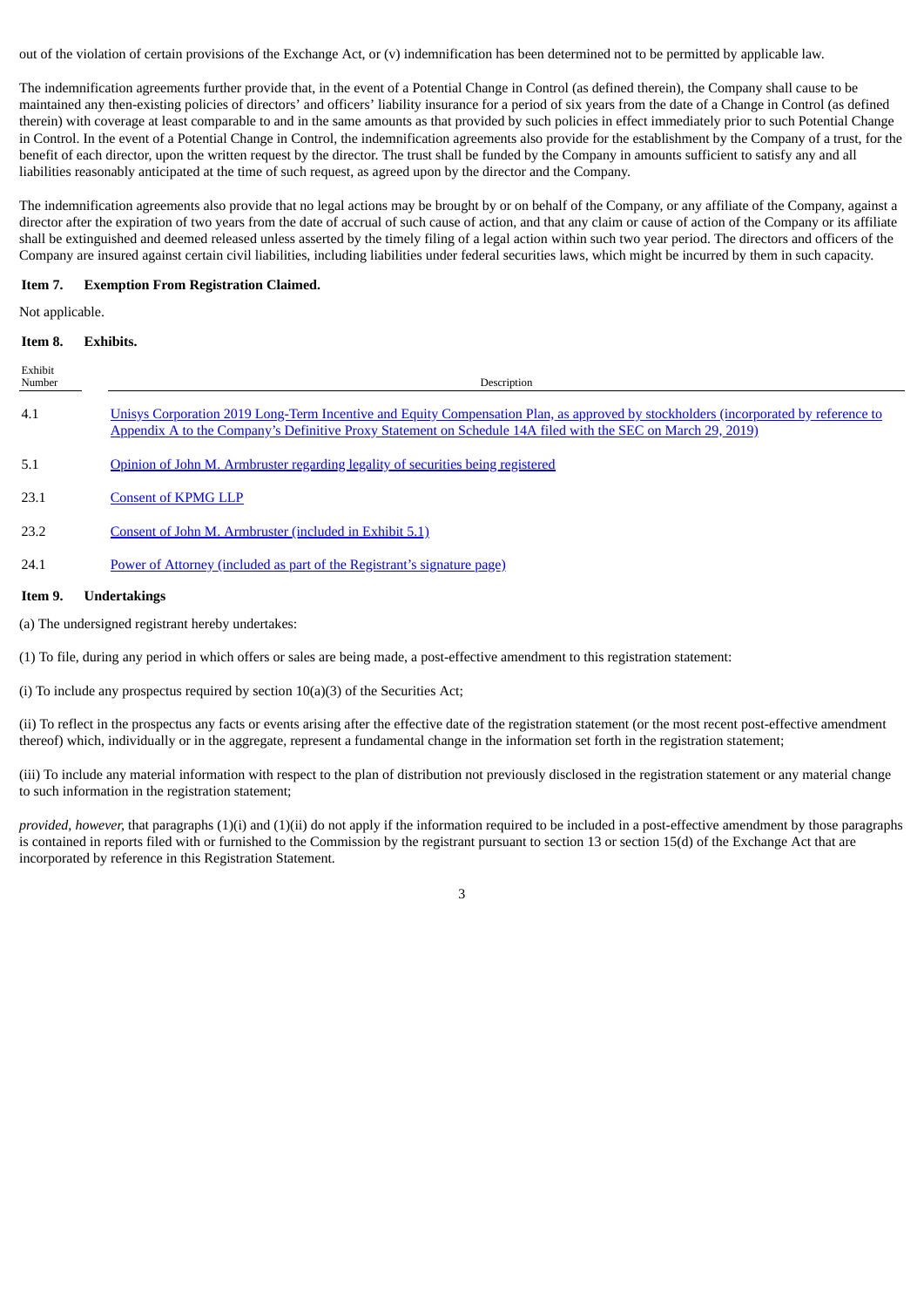(2) That, for the purpose of determining any liability under the Securities Act, each such post-effective amendment shall be deemed to be a new registration statement relating to the securities offered therein, and the offering of such securities at that time shall be deemed to be the initial bona fide offering thereof.

(3) To remove from registration by means of a post-effective amendment any of the securities being registered which remain unsold at the termination of the offering.

(b) The undersigned registrant hereby undertakes that, for purposes of determining any liability under the Securities Act, each filing of the registrant's annual report pursuant to Section 13(a) or Section 15(d) of the Exchange Act (and each filing of an employee benefit plan's annual report pursuant to Section 15(d) of the Exchange Act) that is incorporated by reference in the Registration Statement shall be deemed to be a new registration statement relating to the securities offered therein, and the offering of such securities at that time shall be deemed to be the initial bona fide offering thereof.

(c) Insofar as indemnification for liabilities arising under the Securities Act may be permitted to directors, officers and controlling persons of the registrant pursuant to the foregoing provisions, or otherwise, the registrant has been advised that in the opinion of the Securities and Exchange Commission such indemnification is against public policy as expressed in the Act and is, therefore, unenforceable. In the event that a claim for indemnification against such liabilities (other than the payment by the registrant of expenses incurred or paid by a director, officer or controlling person of the registrant in the successful defense of any action, suit or proceeding) is asserted by such director, officer or controlling person in connection with the securities being registered, the registrant will, unless in the opinion of its counsel the matter has been settled by controlling precedent, submit to a court of appropriate jurisdiction the question whether such indemnification by it is against public policy as expressed in the Act and will be governed by the final adjudication of such issue.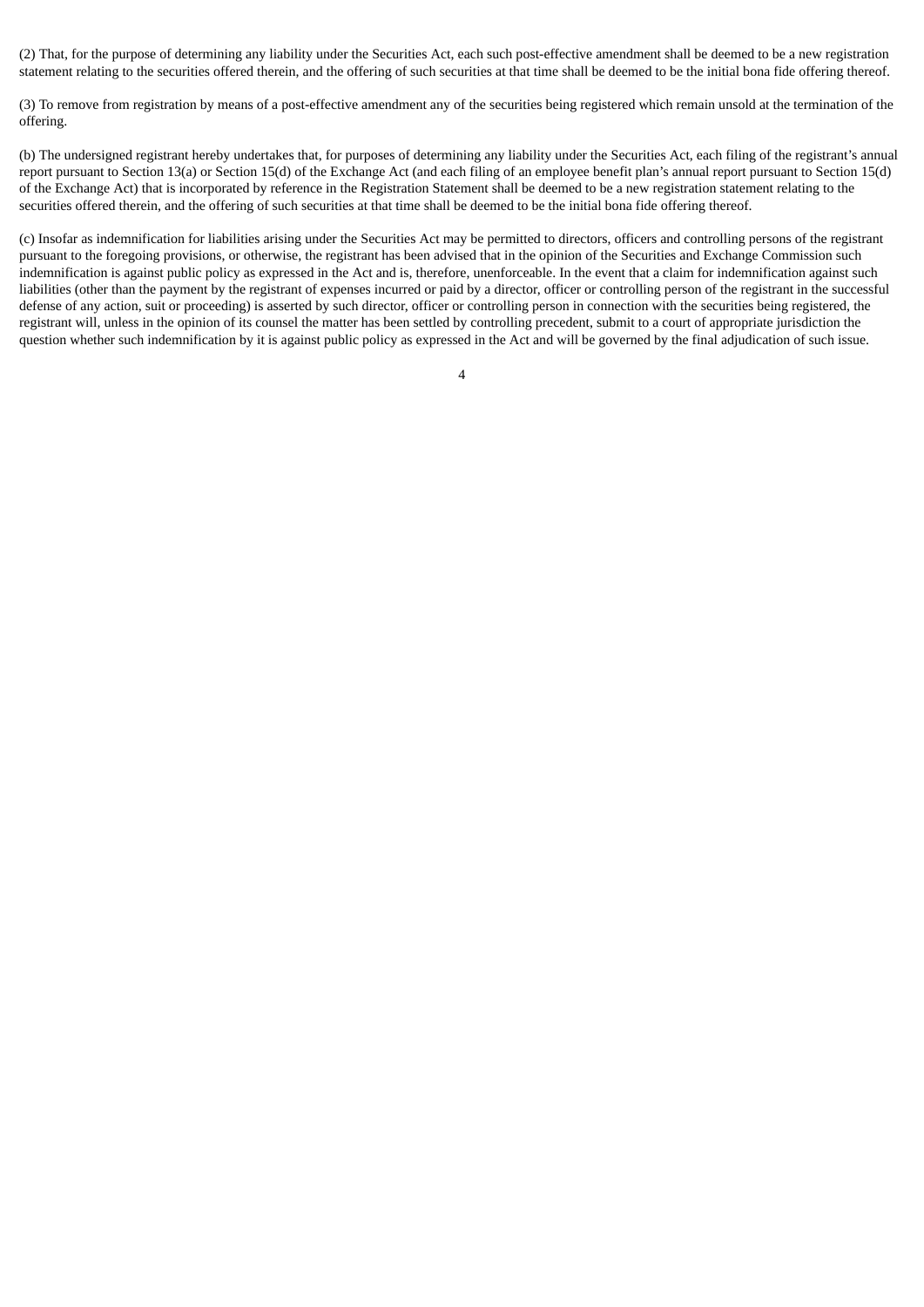#### **SIGNATURES**

<span id="page-6-0"></span>Pursuant to the requirements of the Securities Act of 1933, as amended, the Registrant certifies that it has reasonable grounds to believe that it meets all of the requirements for filing on Form S-8 and has duly caused this Registration Statement to be signed on its behalf by the undersigned, thereunto duly authorized, in the city of Philadelphia, Commonwealth of Pennsylvania, on May 21, 2019.

#### UNISYS CORPORATION

| /s/ Peter A. Altabef |  |
|----------------------|--|
|                      |  |

| Name:  | Peter A. Altabef                                |
|--------|-------------------------------------------------|
| Title: | Chairman, President and Chief Executive Officer |

### **POWER OF ATTORNEY**

Each person whose individual signature appears below hereby authorizes Peter A. Altabef, Michael M. Thomson and Gerald P. Kenney, and each of them, with full power of substitution and full power to act without the other, his or her true and lawful attorney-in-fact and agent in his or her name, place and stead, to execute in the name and on behalf of such person, individually and in each capacity stated below, any and all amendments (including pre- and posteffective amendments) to this Registration Statement and all documents relating thereto, and to file the same, with all exhibits thereto and other documents in connection therewith, with the Securities and Exchange Commission, and generally to do all such things in his or her name and on his or her behalf in his or her respective capacities as officers or directors of Unisys Corporation to comply with the provisions of the Securities Act of 1933, as amended, and all requirements of the Securities and Exchange Commission.

Pursuant to the requirements of the Securities Act of 1933, this Registration Statement has been signed by the following persons in the capacities indicated on May 21, 2019.

| Signature              | Title                                                                        | Date         |
|------------------------|------------------------------------------------------------------------------|--------------|
| /s/ Peter A. Altabef   | Director, President and Chief Executive Officer                              | May 21, 2019 |
| Peter A. Altabef       | (principal executive officer)                                                |              |
| /s/ Michael M. Thomson | Chief Financial Officer, Vice President and Corporate                        | May 21, 2019 |
| Michael M. Thomson     | Controller<br>(principal financial officer and principal accounting officer) |              |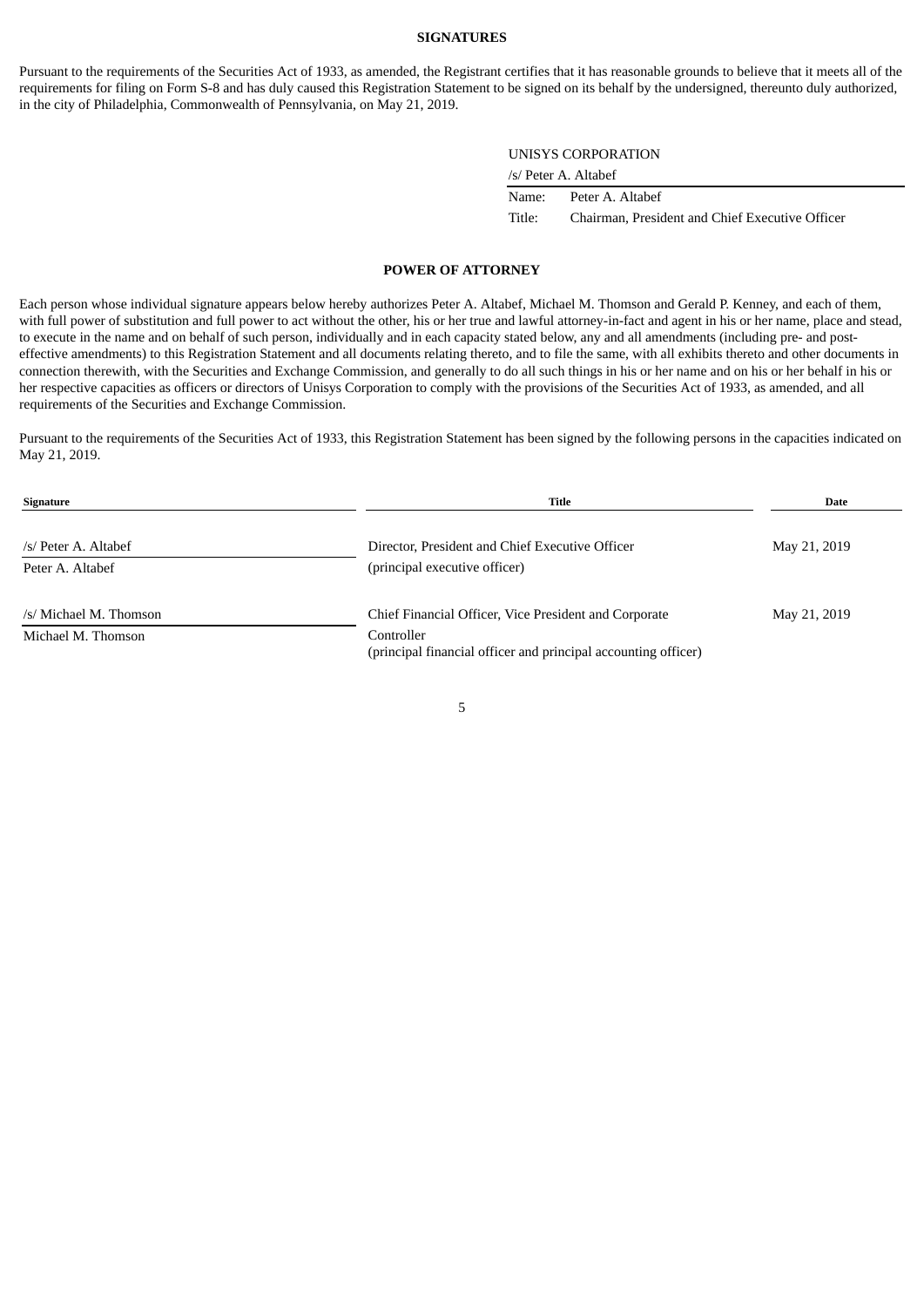| Signature                                    | Title    | <b>Date</b>  |
|----------------------------------------------|----------|--------------|
| /s/ Jared L. Cohon                           | Director | May 21, 2019 |
| Jared L. Cohon                               |          |              |
| /s/ Nathaniel A. Davis<br>Nathaniel A. Davis | Director | May 21, 2019 |
| /s/ Matthew J. Desch                         | Director | May 21, 2019 |
| Matthew J. Desch                             |          |              |
| /s/ Denise K. Fletcher<br>Denise K. Fletcher | Director | May 21, 2019 |
| /s/ Philippe Germond<br>Philippe Germond     | Director | May 21, 2019 |
| /s/ Lisa A. Hook<br>Lisa A. Hook             | Director | May 21, 2019 |
| /s/ Deborah Lee James<br>Deborah Lee James   | Director | May 21, 2019 |
| /s/ Paul E. Martin<br>Paul E. Martin         | Director | May 21, 2019 |
| /s/ Regina Paolillo<br>Regina Paolillo       | Director | May 21, 2019 |
| /s/ Lee D. Roberts<br>Lee D. Roberts         | Director | May 21, 2019 |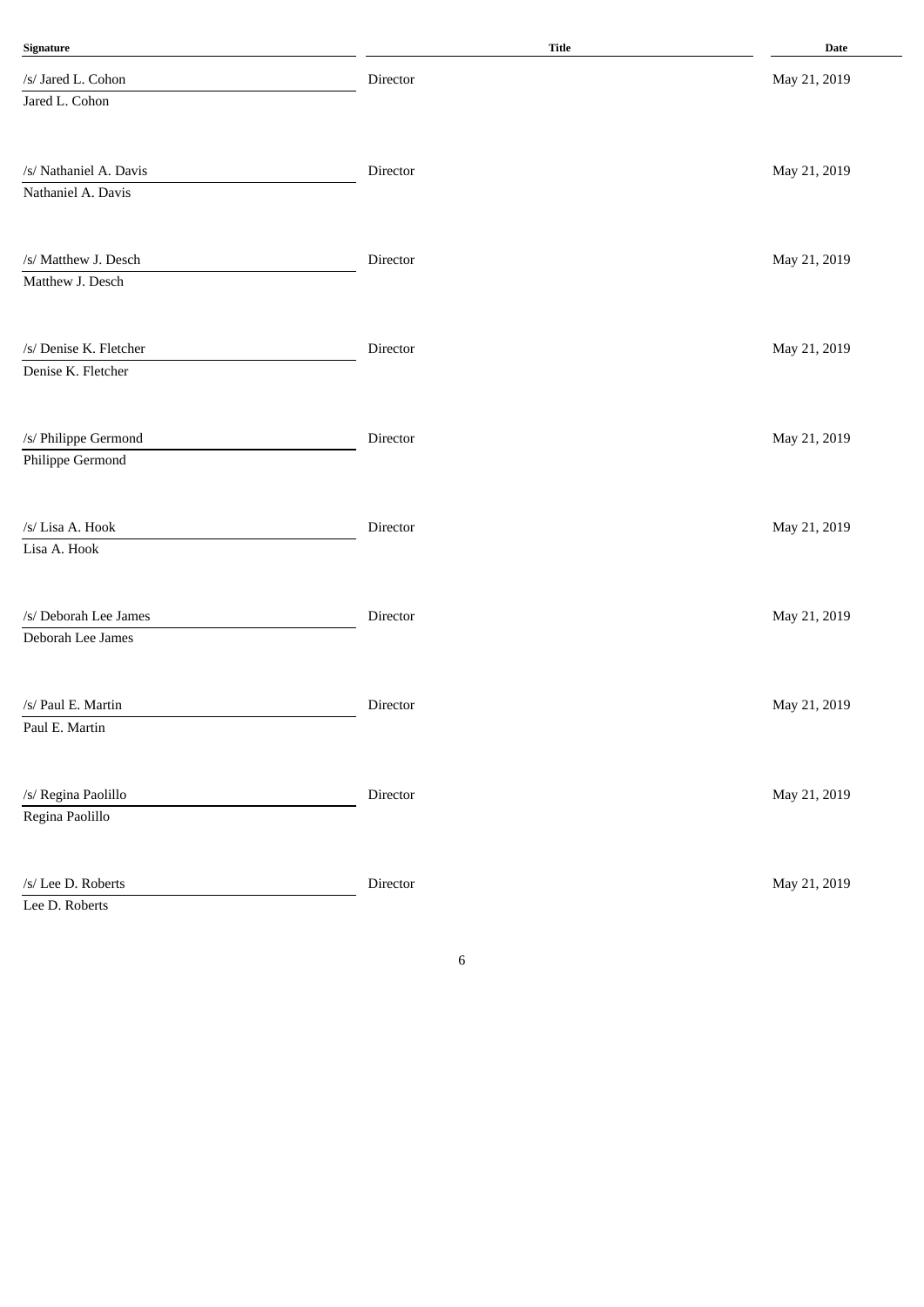May 21, 2019

Unisys Corporation 801 Lakeview Drive, Suite 100 Blue Bell, PA 19422

Re: Unisys Corporation Registration Statement on Form S-8 relating to the Unisys Corporation 2019 Long-Term Incentive and Equity Compensation Plan

Ladies and Gentlemen:

I am an Associate General Counsel of Unisys Corporation, a Delaware corporation (the "Company"), and am rendering this opinion in connection with the registration of 9,039,345 shares (the "Shares") of the Company's Common Stock, par value \$.01 per share, on a registration statement on Form S-8 (the "Registration Statement") filed pursuant to the Securities Act of 1933, as amended (the "Act"). The Shares will be offered and sold pursuant to the Unisys Corporation 2019 Long-Term Incentive and Equity Compensation Plan (the "Plan").

I have reviewed the Registration Statement, the Plan, the Company's Certificate of Incorporation and By-laws and such corporate records and other documents and have made such investigations of law as I have deemed appropriate for purposes of giving the opinion hereinafter expressed.

Based upon the foregoing and subject to the limitations set forth below, I am of the opinion that the Shares will be, when issued in accordance with the terms of the Plan, validly issued, fully paid and non-assessable.

With respect to the opinion set forth above, I have assumed that the consideration to be received by the Company upon the issuance of any Shares will be at least equal to the par value of such Shares.

I hereby consent to the filing of this opinion as Exhibit 5.1 to the Registration Statement. In giving such consent, I do not thereby admit that I am an expert with respect to any part of the Registration Statement, including this exhibit, within the meaning of the term "expert" as used in the Act or the rules and regulations issued thereunder.

This opinion is limited to the General Corporation Law of the State of Delaware.

Very truly yours,

/s/ John M. Armbruster

John M. Armbruster Associate General Counsel